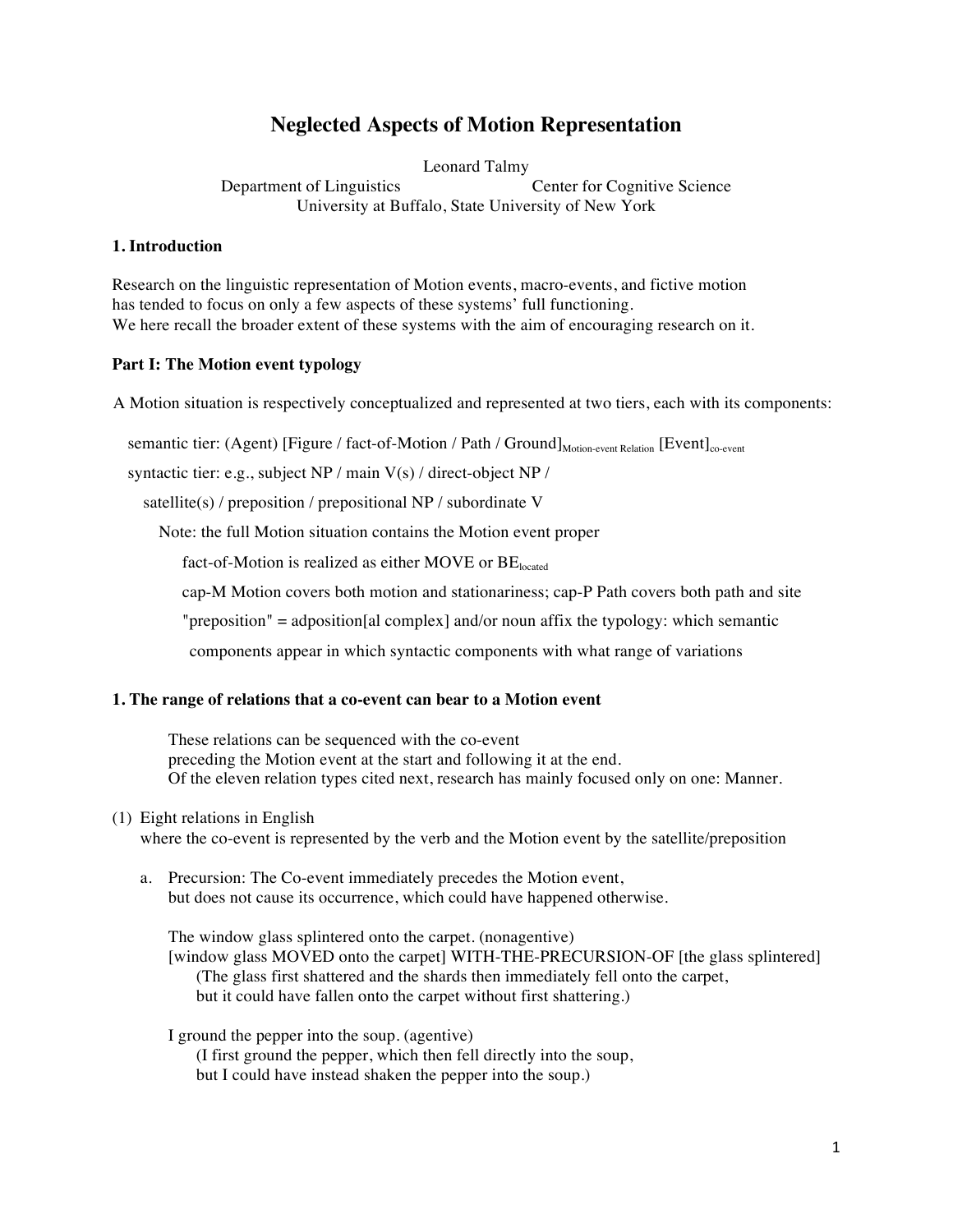b. Enablement: The Co-event directly precedes the Motion event and enables an event that causes the Motion, but does not itself cause this Motion.

Could you reach that bottle down off the shelf? (First you reach to the bottle to grip it, which then enables you to move it down off the shelf.)

I scooped jellybeans up into her sack. (First I scooped up jelly beans, which then enabled me to sluice them into her sack.)

- c. onset causation: The co-event immediately precedes and causes the Motion event.
	- The napkin blew off the table from a gust of wind. (nonagentive) (First a gust of wind blew on the napkin which, as a result, moved off the table.)

I batted the puck off across the ice. (agentive) (First I swung the hockey stick against the puck which, as a result, moved off across the ice.)

d. extended causation: The co-event is concurrent throughout the Motion event and maintains it.

The water boiled down to the midline of the pot. (nonagentive) (The water continued evaporating from boiling for an interval of time and, as a result, its surface continued moving down until reaching the midline.)

I squeezed the toothpaste out of the tube. (agentive) (I continued pressing in on the tube for an interval of time and, as a result, the toothpaste continued coming out during that interval.)

e. Manner: The co-event is concurrent with the Motion event; it is an activity or state that the Figure of the Motion event manifests as a direct aspect of its motion or locatedness.

The ball bounced along the pavement. (nonagentive) (The ball moved along the pavement, bouncing up and down on it as it moved.)

I slid the mug along the counter. (agentive) (I moved the mug along the counter in such a way that it slid as it moved.)

f. concomitance: The co-event is concurrent with the Motion event; it is an activity or state that the Figure of the Motion event manifests independently of its motion or locatedness.

The hawk screeched across the sky. (The hawk flew across the sky, producing a screeching sound as it went.)

g. concurrent result: The co-event results from (is caused by) the Motion event and occurs during some portion of it.

The rocket splashed into the water. (nonagentive) (The rocket moved into the water, which caused the water to splash during the latter part of the entry.)

I slammed the door shut. (agentive)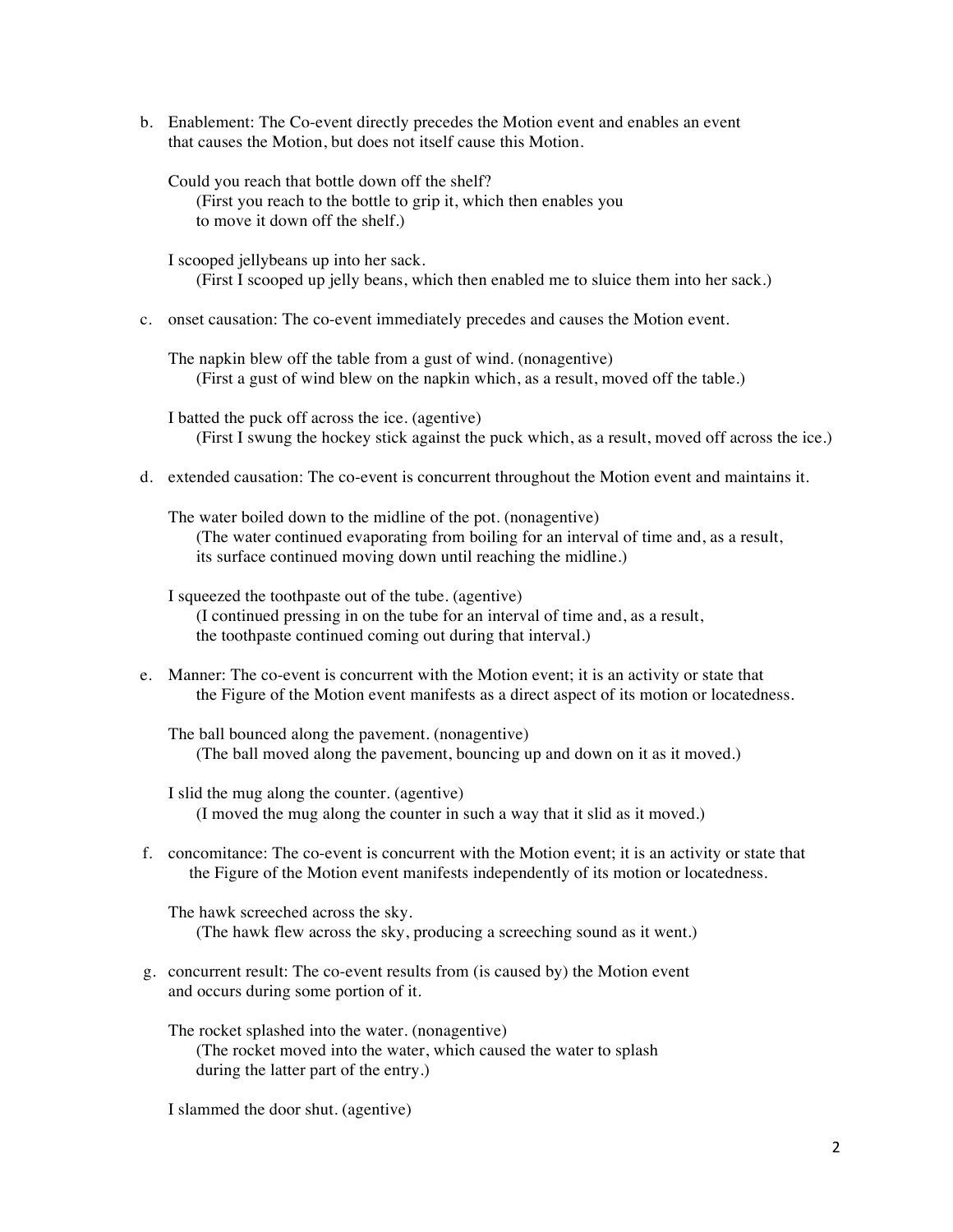(I moved the door to its shut position, which caused it to slam against the jamb at the end of its trajectory.)

- h. subsequence: The Co-event takes place directly after the main Motion event, and is enabled by, is caused by, or is the purpose of that Motion event.
	- I'll look in at the stew cooking on the stove. (First I'll go into the kitchen and, enabled by that, then look at the stew on the stove.)
	- They locked the prisoner into his cell. (First they moved the prisoner into his cell and then locked the door on leaving.)
	- I laid the arrow down onto the floor. (First I moved the arrow down onto the floor, in such a way that it then lay there.)
- (2) Three relations in other languages but not in English
	- a. antecedence: The Co-event non-immediately precedes the Motion event, and does not cause its occurrence, which could have happened otherwise.

An Atsugewi counterpart of *I ground the pepper into the soup* would permit the interpretation:

- "I first ground the pepper into a cup, and then after a whilepoured the pepper from the cup into the soup."
- b. reverse enablement: The co-event is a prior action that is now undone, which enables the Motion event.
	- English cannot say: \*I tied the sack open. / \*I chained the dog free.
		- to mean: "I untied the sack that had been tied, which enabled me to open it." / "I unchained the dog that had been chained, which enabled me to free it."
	- But German, by one interpretation, can do so:

Ich habe den Sack aufgebunden. / Ich habe den Hund losgekettet.

c. precursion for positioning: A co-event of supported positioning precedes the Motion event, which ends the positioning.

English cannot say: \* I laid the arrow up off the floor.

to mean: "The arrow was first lying on the floor, and then I picked it up from there." But Atsugewi can do so: *sw'ituc'*

#### **2. The range of matrix verbs with which a co-event can conflate**

In a satellite-framed language like English, the co-event can be conflated not only with MOVE, the deep verb representing basic translational motion,

But also with cumulatively more matrix verbs,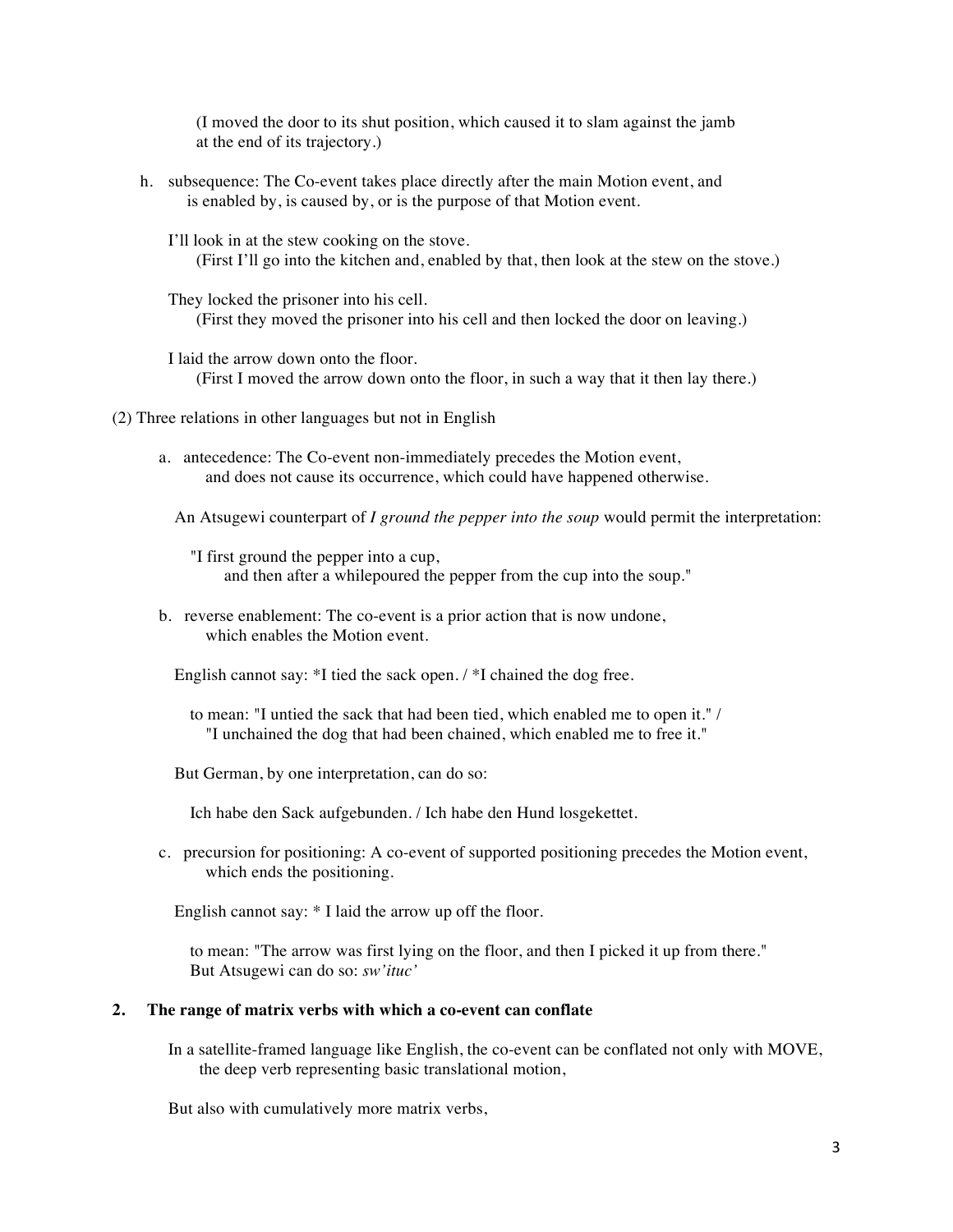yielding increasingly more complex midlevel verbs built on MOVE.

- Of the five such verb types cited next, research has mainly focused only on the first three, with the first and third often not distinguished.
- (3) combinations of matrix verbs onto which the co-event can conflate
	- a. to MOVE: the tdeep verb representing basic translational motion

The log rolled down the slope. (The log moved down the slope with the Manner of rolling.)

b. to AGENT to MOVE = to  $_A$ MOVE: a midlevel verb representing agentively caused translational motion

I rolled the log across the lawn. (I acted on the log causing it to move across the lawn with the Manner of rolling.)

c. to AGENT to MOVE one's body = to  $_A$ MOVE one's body = to GO: a midlevel verb representing self-agentive translational motion

The girl rolled across the lawn for fun. / The girl hopped into the room. (The girl acted internally on her own body, causing it to move across the lawn, with the Manner of rolling.)

d. to INDUCE to AGENT to MOVE one's body = to INDUCE to  $GO =$  to GET: a midlevel verb representing one individual inducing another to execute self-agentive motion

I prodded the cow into the pen. / I smoked the bear out of its den.

I lured him out of his hiding place. / I talked her down off the ledge. (I got the cow to go into the pen by [with the Cause of] prodding it.)

e. to AIM to INDUCE to AGENT to MOVE one's body = to AIM to GET = to URGE: a midlevel verb representing one individual's attempt to induce another to execute self-agentive motion

I beckoned him into the store. / I waved her away from the burning building. (I tried to get him to come into the store by [with the Cause of] beckoning to him; it is moot whether he entered.)

## **3. The extent of multiple nesting**

In a satellite-framed language like English, a single clause with one verb can represent the nesting of up to three chained Motion situations, each consisting of a Motion event and a co-event. Research has mainly focused on only a single unnested Motion situation.

(4) Nested Motion situations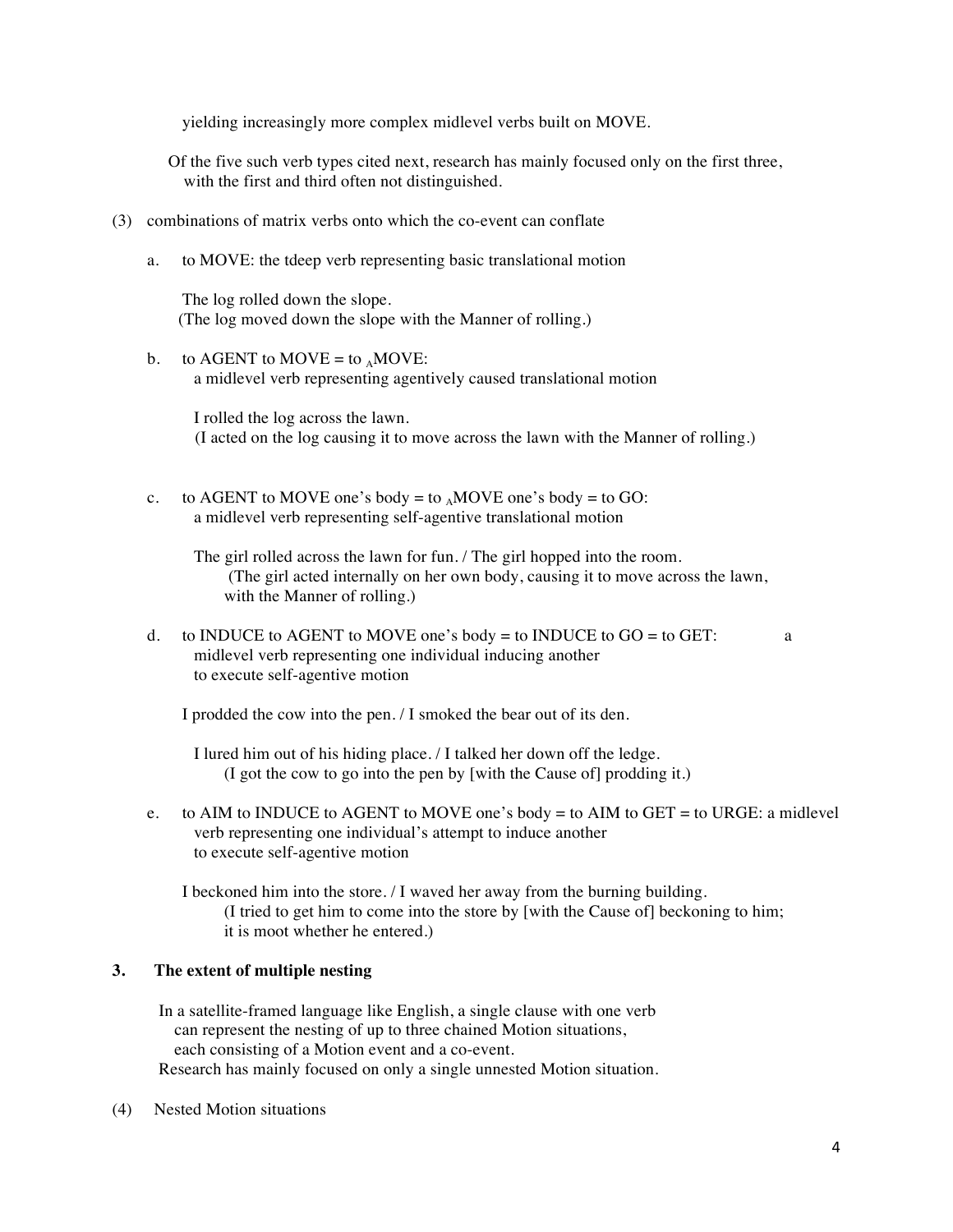a. Could you reach me that box down off the shelf with your free hand?

[could you GIVE that box to me] WITH-THE-ENABLEMENT-OF [you <sub>a</sub>MOVE the box down off the shelf] [the preceding event] WITH-THE-ENABLEMENT-OF [you reach to the box with your free hand]

(Could you reach toward the box, which will enable you to grip it and move it down off the shelf, which will enable you to give it to me?)

- b. I hacked out a path through the jungle with my machete.
	- $[I^{\prime\prime}{}_{A}MOVED^{\prime\prime}$  a path through the jungle] WITH-THE-CAUSE-OF  $[I]$  $_{A}$ FORMED a path] (i.e., brought a path into existence—represented by *out*)

[the preceding event] WITH-THE-CAUSE-OF [I <sub>A</sub>MOVED plants away] [the preceding event] WITH-THE-CAUSE-OF [I hacked at the plants with my machete]

(I hacked at plants with my machete, which moved them away, which formed a path, which moved it through the jungle)

c. The prisoner tapped out a message along the water pipes to his confederate.

[the prisoner SENT a message to his confederate] WITH-THE-ENABLEMENT-OF [the prisoner  $_A$ MOVED the message along the water pipes]

[the preceding event] WITH-THE-ENABLEMENT-OF [the prisoner  $_{\alpha}$ FORMED the message] [the preceding event] WITH-THE-CAUSE-OF [the prisoner tapped on the water pipes]

(The prisoner tapped on the pipes, which formed a message, which enabled it to move along the pipes, which enabled it to reach his confederate)

# **4. Type of typology**

Two typologies have been proposed:

- the actuating typology (Talmy 1985; 2000, ch. 1): keep one syntactic element constant, the main V root, and see which semantic components appear in it
- the framing typology (Talmy 1991; 2000, ch. 3): keep one semantic component constant, Path, and see which syntactic components it appears in

For each typology, every language has one pattern that is characteristic (colloquial, frequent, pervasive):

for the actuating typology: see (5)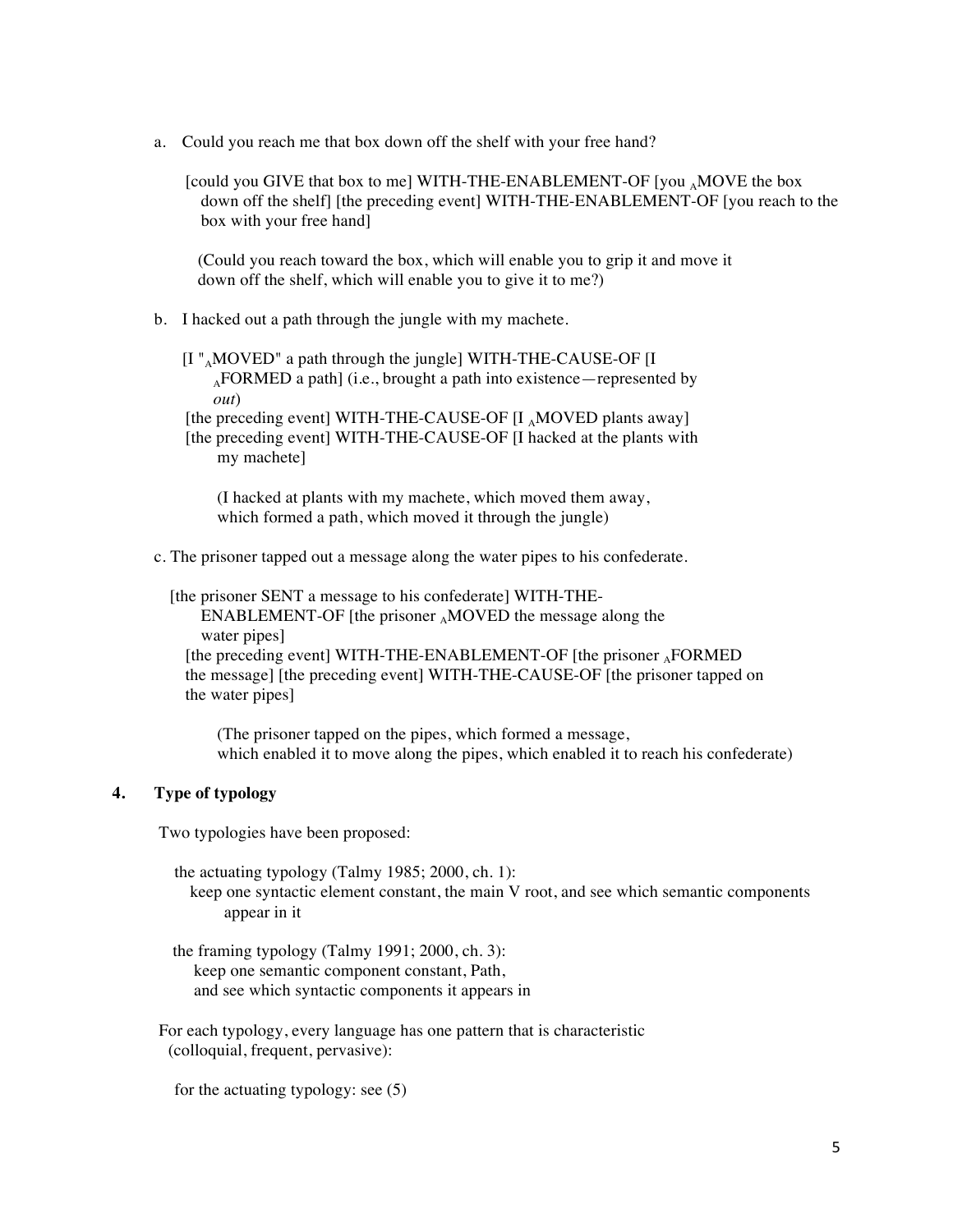for the framing typology: satellite-framed, verb-framed, and perhaps equipollently framed (proposed e.g., by Slobin, 2004, and challenged by Talmy, 2016)

Research has mainly focused only on the framing typology, but the actuating typology reveals patterns worth examining crosslinguistically.

- (5) Actuating typology the main verb root expresses fact-of-Motion plus the other indicated semantic components
- (5A) Patterns characteristic of a language, occurring as a uniform system
	- a. co-event (e.g., English, Mandarin)
	- b. Path (e.g., Spanish, Japanese—other than for locative)
	- c. Figure (e.g., Atsugewi, Navajo, some Mayan languages)
- (5B) Patterns characteristic of a language, occurring as a mixed system
	- a.split system: different patterns are characteristic of different Motion types e.g., Spanish (more accurately)—

locative: fact-of-Motion alone without another semantic component

boundary-crossing motion: fact-of-Motion plus Path

non-boundary-crossing motion: fact-of-Motion plus Path or plus co-event (Manner) (Aske, 1989)

b. parallel system: two patterns are equally characteristic

Modern Greek apparently has equally colloquial sets of verbs expressing fact-of-Motion plus Path and fact-of-Motion plus co-event (Manner)

(5C) Patterns characteristic of no language, but occurring as a minor system

- a. zero: the main V root expresses fact-of-Motion alone without any other semantic component e.g., Atsugewi: the verb -i- just means 'MOVE'—used as a minor system
- b.Ground: the main V root expresses fact-of-Motion plus the Ground e.g., English: -bark 'MOVE [Path] a boat'

The prefixal morphemes in embark/debark express the Path.

c. two components: the main V root expresses fact-of-Motion plus two other semantic components e.g., English: AMOVE+Path+Ground

to box 'AMOVE into a box' (I boxed the apples.)

to quarry  $^{\prime}$ <sub>A</sub>MOVE out of a quarry'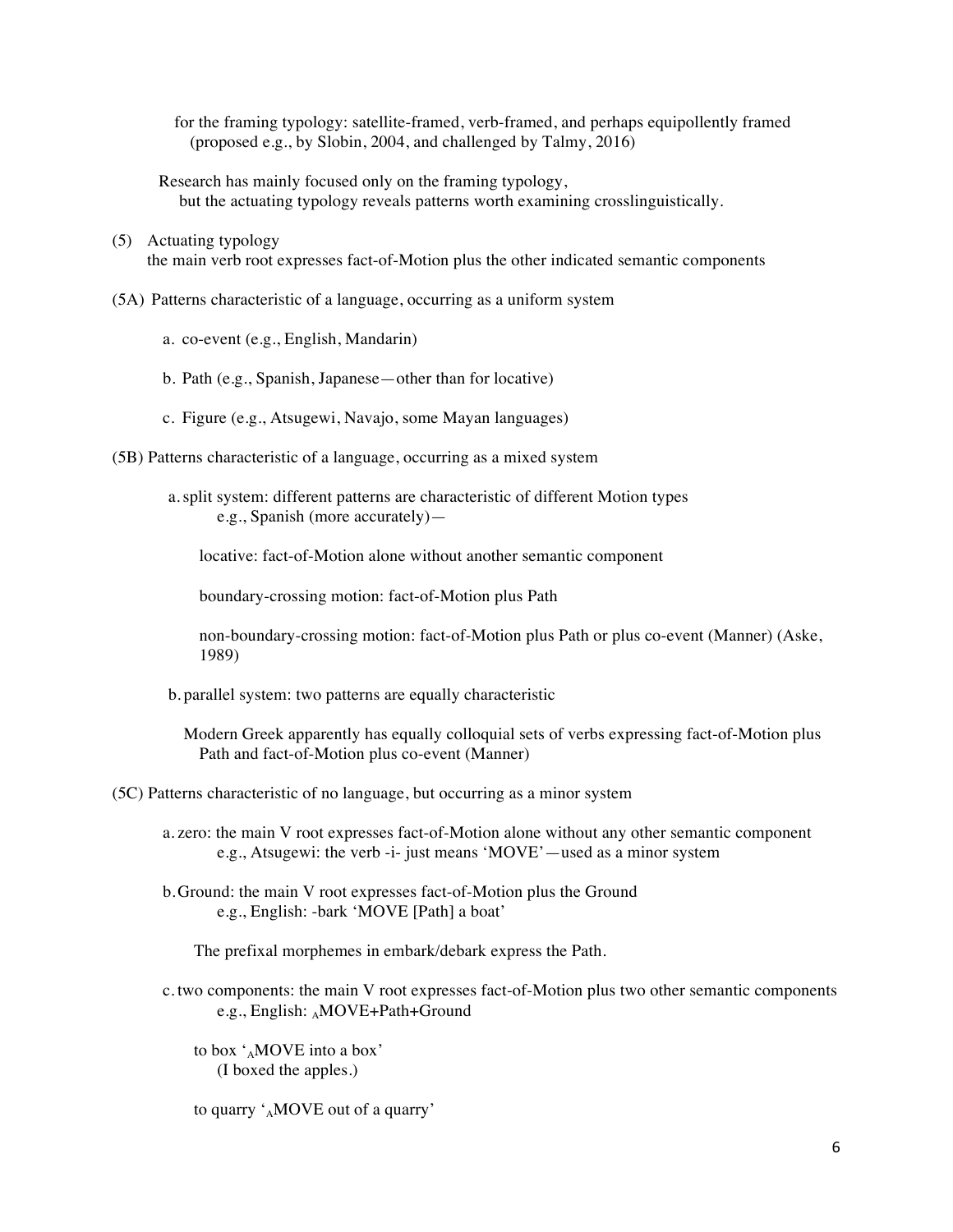(I quarried the quartz.) e.g., English: Figure $+_{A}$ MOVE +Path

to tag  $\cdot_A$ MOVE a tag onto' (I tagged the suitcase.) to dust  $\cdot_A$ MOVE dust off of (I dusted the lamp.)

#### **Part II: The macro-event typology**

The Motion situation, containing a Motion event and a co-event, can be generalized to: the macro-event, containing a framing event and a co-event. (Talmy 2000, ch. 3)

#### **5. The range of macro-event types**

- Analogous to (or metaphoric of) the Motion event are four other event types: temporal contouring / state change / action correlating (coaction) / realization
- Analogous to (or metaphoric of) the Path (plus Ground) is the core schema, with four corresponding types: aspect / changed property / correlation / fulfillment or confirmation
- The same alternative of the framing typology—verb- or satellite-framed—that holds in a language for a Motion situation tends to hold there as well for the other macro-event types.

Research has mainly focused only on the Motion situation.

(6) The five types of core schema and framing event

Note: The upper sentences are satellite-framed, illustrated with normal English expressions, with the core schema in the satellite.

The lower sentences are verb-framed, represented by sometimes devised English expressions, with the core schema in the main verb.

a. the Path in an event of Motion

The ball rolled out (of the box). The ball exited (from the box) rolling.

b. the aspect in an event of temporal contouring

They talked on. They continued talking.

## c. the changed property in an event of state change

The candle flickered out. The candle extinguished, flickering

d. the correlation in an event of action correlating (coaction)

She sang along (with the recording). She accompanied the recording, singing.

e. the fulfillment or confirmation in an event of realization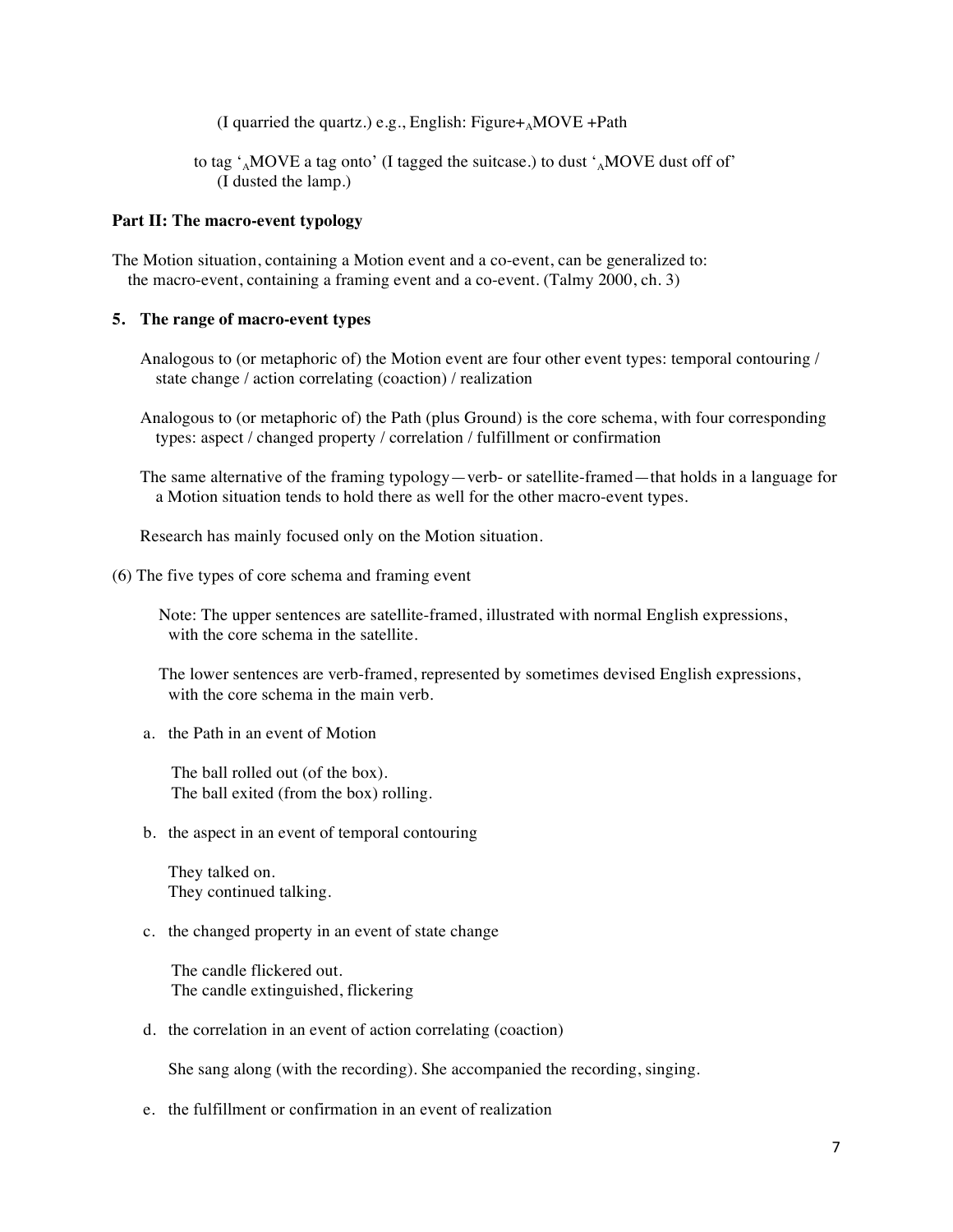The police hunted the fugitive down. The police caught the fugitive, having hunted for him.

## **Part III: The fictive motion taxonomy**

Fictive motion is the linguistic representation of motion where there is no physical occurrence of it. Three cognitive subsystems are posited here:

A first produces a sense of the motion represented linguistically. A second produces a sense of the stationariness of the phenomena depicted linguistically. A third assesses the veridicality of the first as fictive and of the second as factive.

#### **6. The range of fictive motion types**

Of the six main types of fictive motion originally proposed (now with two more added), the correlation in the fulfillment or research has mainly focused only on one type: coextension paths.

(7) Types of fictive motion

- A. emanation paths: A fictive entity emerges from a factive source object, moves in a straight path through space, (and impinges on a distal factive object).
	- 1. orientation paths: The fictive entity is a continuous line emerging steadily from the front of the source object.
		- a. demonstrative paths: The source object is linear with a pointed front from which the fictive line emerges axially.

The arrow on the signpost points toward / past / away from the village.

b. prospect paths: The source object has a planar front from which the fictive line emerges perpendicularly.

The cliff wall faces toward / past / away from the island.

2. radiation paths: The fictive entity is an intangible line of radiation emerging continuously from an energy source.

Light shone from the sun into the cave.

3. shadow paths: The fictive entity is a shadow that moves from a factive object straight through space onto a distal factive object.

The pole cast a shadow against the wall. / The pole's shadow fell onto the wall.

4. sensory paths: The fictive entity is a continuous sensory probe that moves from an experiencer along a straight path through space (to an experienced object).

I looked down into the valley. / past the steeple.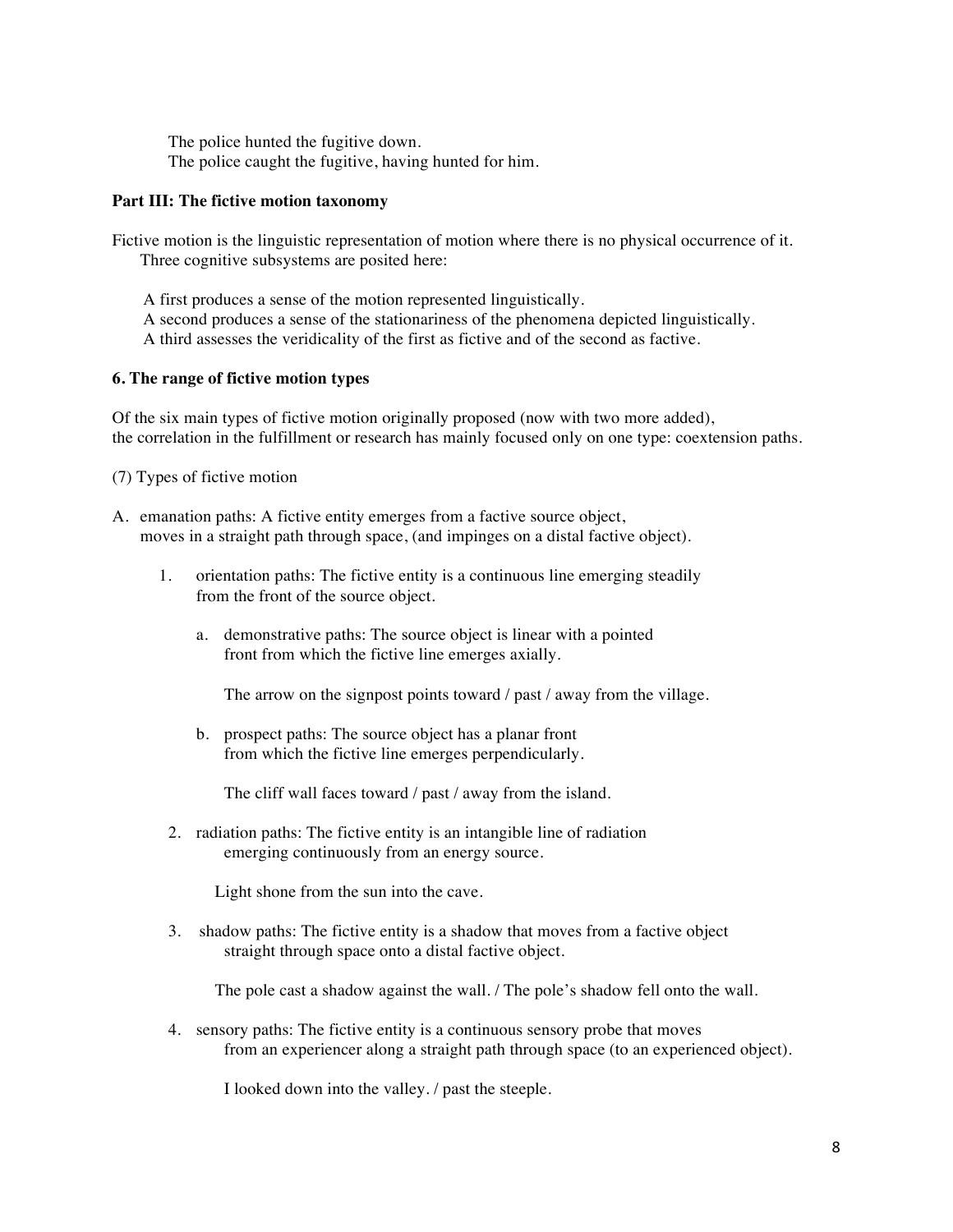B. pattern paths: A factive pattern exhibits fictive motion because components of the pattern have moved factively.

As I painted a stripe along the ceiling, (a line of) paint spots slowly progressed across the floor.

C. frame-relative motion: A first object moving factively relative to a second object is represented as fictively stationary with the second object as fictively moving.

I sat in the car and watched the scenery rush past me.

D. advent paths: The location of a factively stationary object is REPresented in terms of its fictive arrival at that location.

The palm trees clustered together around the oasis. Termite mounds are scattered / spread / distributed all over the plain.

E. access paths: The location of a factively stationary object is represented in terms of a path that another entity might fictively follow to the point of encounter with the object.

The bakery is across the street from the bank.

F. coextension paths: The form, orientation, or location of a factively stationary extended object is represented in terms of a fictive path over the object's extent.

The fence goes from the plateau down into the valley.

# **7. Conclusion**

- Research on the Motion-event typology, the macro-event typology, and fictive motion has produced many advances,
	- but has tended to limit itself to just one setting of the parameters that govern those domains.
- It would be most welcome if future crosslinguistic research could explore the remainder in the range of parameter settings so as to advance our detailed understanding of the full system.

# **References**

Note: All works by me are freely available on my website:

http://linguistics.buffalo.edu/people/faculty/talmy/talmy.html

- Aske, Jon. 1989. Path predicates in English and Spanish: A closer look. *Proceedings of the Fifteenth Annual Meeting of the Berkeley Linguistics Society*, 1-14.
- Slobin, Dan I. 2004. The many ways to search for a frog. In Sven Str $\tilde{\text{A}}$  Imquist and Ludo Verhoeven (eds.), Relating Events in Narrative. Typological and Contextual Perspectives, 219-257. Hillsdale, NJ: Lawrence Erlbaum.

Talmy, Leonard. 1985. Lexicalization patterns: Semantic structure in lexical forms. In Timothy Shopen